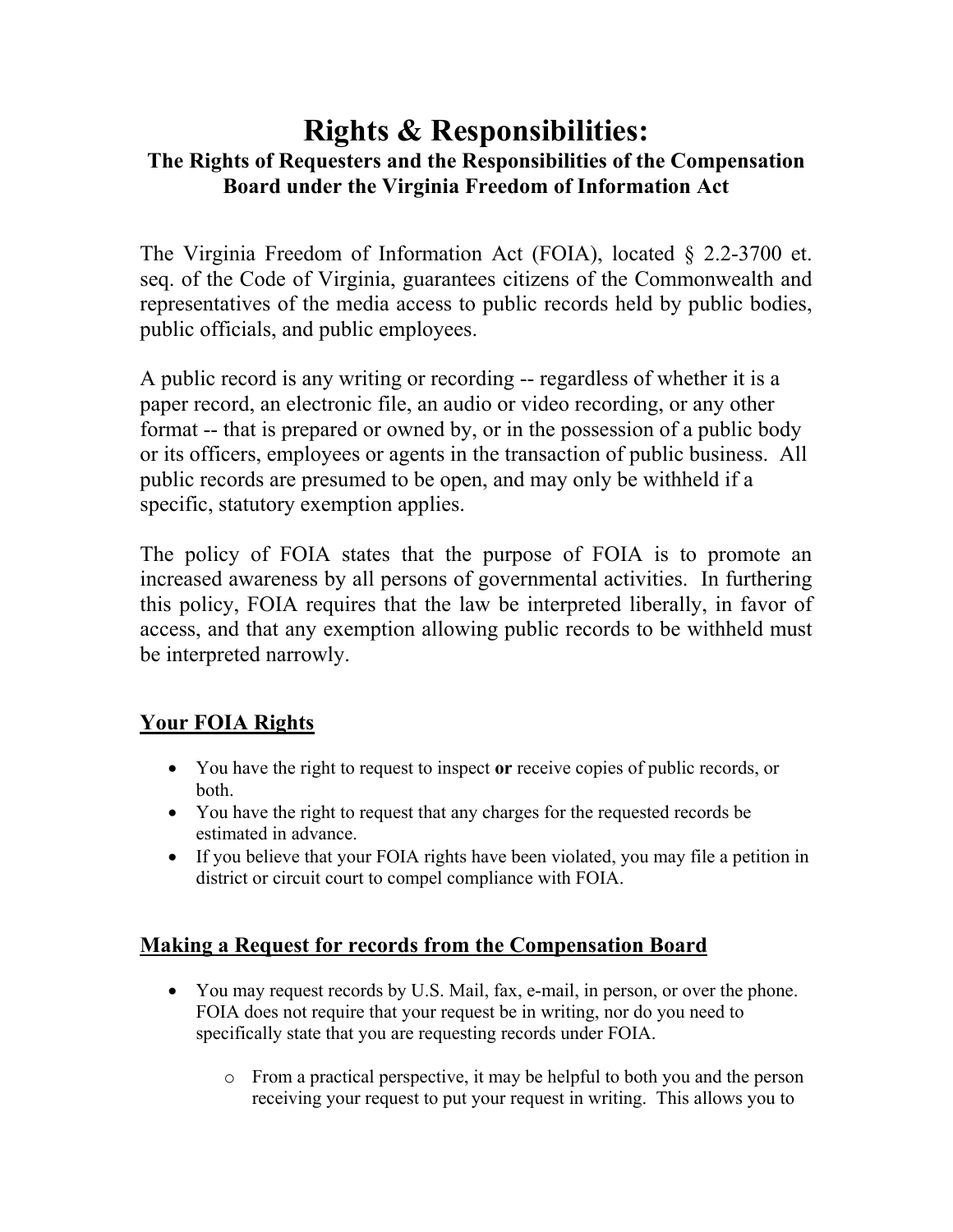create a record of your request. It also gives us a clear statement of what records you are requesting, so that there is no misunderstanding over a verbal request. However, we cannot refuse to respond to your FOIA request if you elect to not put it in writing.

- Your request must identify the records you are seeking with "reasonable" specificity." This is a common-sense standard. It does not refer to or limit the volume or number of records that you are requesting; instead, it requires that you be specific enough so that we can identify and locate the records that you are seeking.
- Your request must ask for existing records or documents. FOIA gives you a right to inspect or copy **records**; it does not apply to a situation where you are asking general questions about the work of the Compensation Board, nor does it require the Board to create a record that does not exist.
- You may choose to receive electronic records in any format used by the Compensation Board in the regular course of business.
	- o For example, if you are requesting records maintained in an Excel database, you may elect to receive those records electronically, via e-mail or on a computer disk, or to receive a printed copy of those records
- If we have questions about your request, please cooperate with staff's efforts to clarify the type of records that you are seeking, or to attempt to reach a reasonable agreement about a response to a large request. Making a FOIA request is not an adversarial process, but we may need to discuss your request with you to ensure that we understand what records you are seeking.

**To request records from the Compensation Board, you may direct your request to Robyn de Socio. She can be reached at (804) 225-3439 or at robyn.desocio@scb.virginia.gov. You may also contact her with questions you have concerning requesting records from the Compensation Board. In addition, the Freedom of Information Advisory Council is available to answer any questions you may have about FOIA. The Council may be contacted by e-mail at foiacouncil@leg.state.va.us, or by phone at (804) 225-3056 or [toll free] 1-866-488- 4100.** 

### **The Compensation Board's Responsibilities in Responding to Your Request**

• The Compensation Board must respond to your request within five working days of receiving it. "Day One" is considered the day after your request is received. The five-day period does not include weekends or holidays.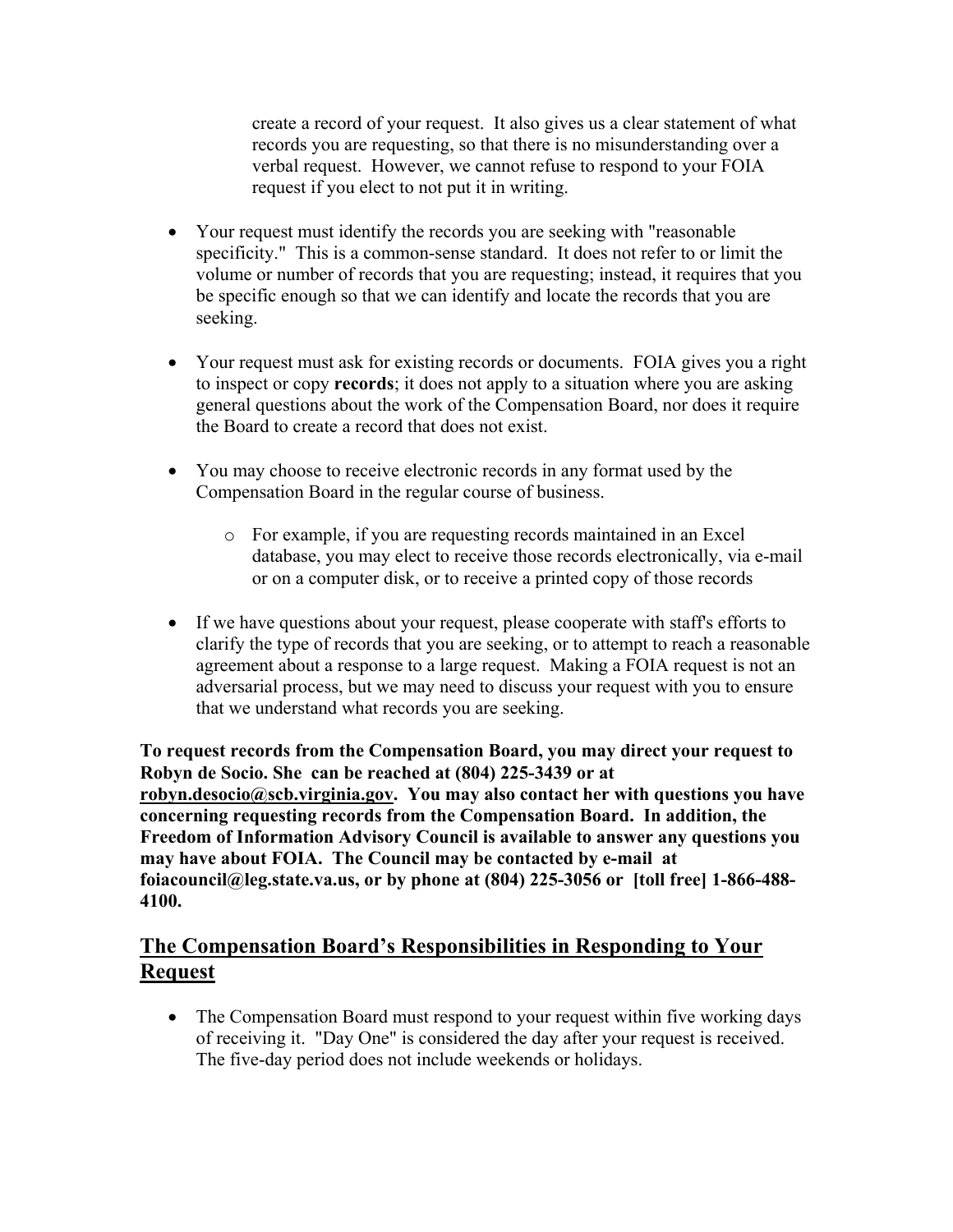- The reason behind your request for public records from the Compensation Board is irrelevant, and we cannot ask you why you want the records before we respond to your request. FOIA does, however, allow the Compensation Board to ask you to provide your name and legal address.
- FOIA requires that the Compensation Board make one of the following responses to your request within the five-day time period:
	- 1) We provide you with the records that you have requested in their entirety.
	- 2) We withhold all of the records that you have requested, because all of the records are subject to a specific statutory exemption. If all of the records are being withheld, we must send you a response in writing. That writing must identify the volume and subject matter of the records being withheld, and state the specific section of the Code of Virginia that allows us to withhold the records.
	- 3) We provide some of the records that you have requested, but withhold other records. We cannot withhold an entire record if only a portion of it is subject to an exemption. In that instance, we may redact the portion of the record that may be withheld, and must provide you with the remainder of the record. We must provide you with a written response stating the specific section of the Code of Virginia that allows portions of the requested records to be withheld.
	- 4) If it is practically impossible for the Compensation Board to respond to your request within the five-day period, we must state this in writing, explaining the conditions that make the response impossible. This will allow us seven additional working days to respond to your request, giving us a total of 12 working days to respond to your request.
- If you make a request for a very large number of records, and we feel that we cannot provide the records to you within 12 days without disrupting our other organizational responsibilities, we may petition the court for additional time to respond to your request. However, FOIA requires that we make a reasonable effort to reach an agreement with you concerning the production or the records before we go to court to ask for more time.

#### **Costs**

• You may have to pay for the records that you request from the Compensation Board. FOIA allows us to charge for the actual costs of responding to FOIA requests. This would include items like staff time spent searching for the requested records, copying costs, or any other costs directly related to supplying the requested records. It cannot include general overhead costs.